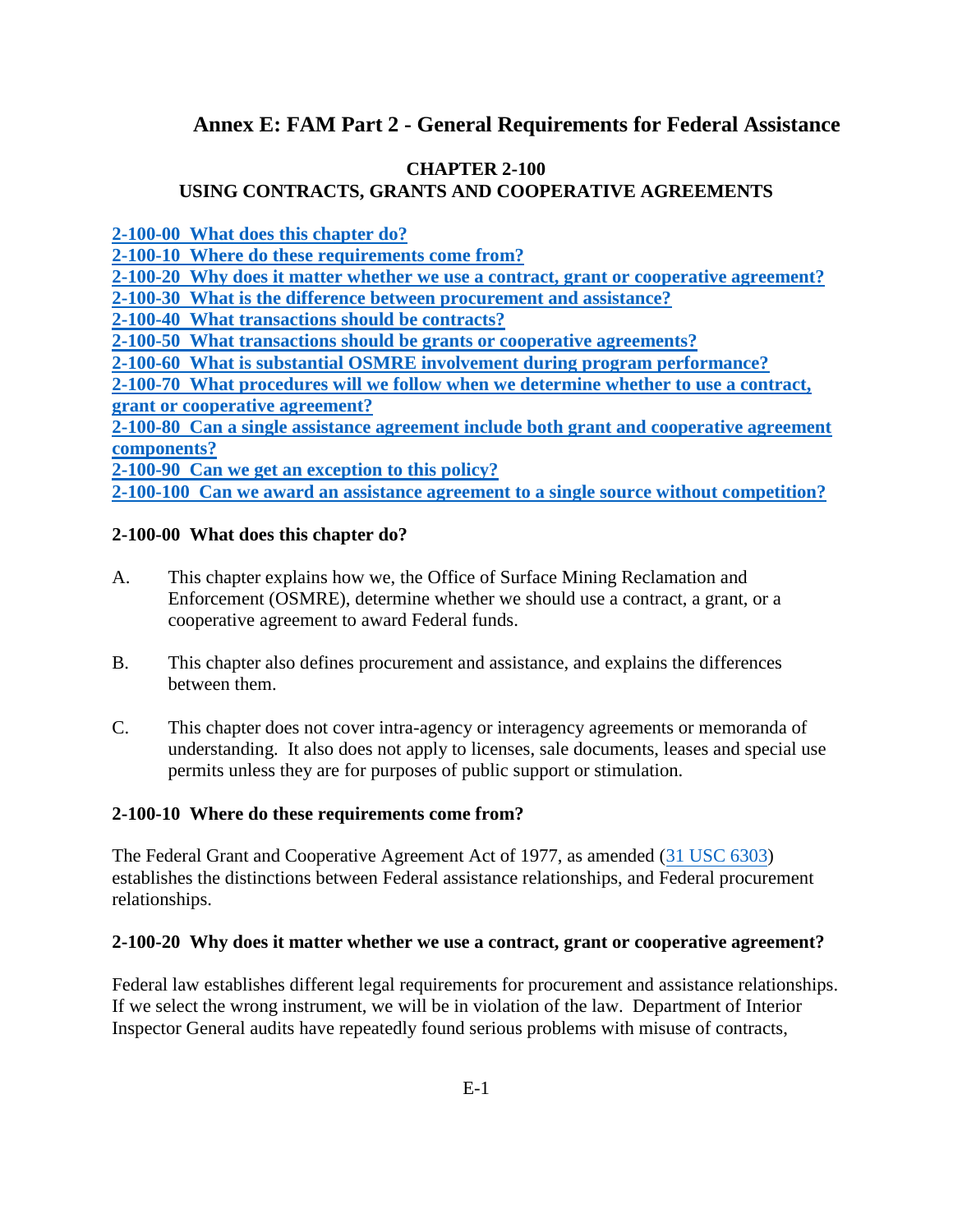grants, and cooperative agreements. OSMRE offices must select the appropriate type of agreement.

## <span id="page-1-0"></span>**2-100-30 What is the difference between procurement and assistance?**

- A. The main purpose of a procurement action is to acquire property or services by purchase, lease, or barter for the use or direct benefit of the Federal government. We use a contract as the legal instrument to award a procurement action.
- B. The main purpose of an assistance action is to transfer money, property, services, or anything of value to the recipient in order to accomplish a public purpose of support or stimulation.The agency must have legal authority to award assistance agreements for this purpose. We use either grants or cooperative agreements to award assistance funds.

## <span id="page-1-1"></span>**2-100-40 What transactions should be contracts?**

- A. We must use a procurement contract when our main purpose is to get services or property by purchase, lease, or barter, for our use or direct benefit.
- B. We may also use a contract in a specific instance if we determine that an emergency project contract is appropriate. This allows us to determine when we can satisfy specific public needs best by using the procurement process. However, we cannot use this provision to circumvent the legal requirements for use of procurement or assistance instruments. This authority must be used only in extraordinary circumstances with the approval of the Assistant Director, Program Support (AD-PS) in coordination with the Assistant Director, Finance and Administration (AD-F&A).
- C. We would normally use contracts for the following purposes.
	- 1. To assess the performance of Federal programs or projects or recipient activity. This does not include research of an evaluative character unless we initiate the request for its performance.
	- 2. To provide professional or technical support services for us or any third party. This does not include services rendered by a state or local government, Indian tribe, or professional group to its own constituency or members.
	- 3. To conduct surveys, studies, and research to provide specific information for our use or for public release.
	- 4. To conduct training where we select the individuals or groups to be trained or specify the content of the curriculum (not applicable to fellowship awards).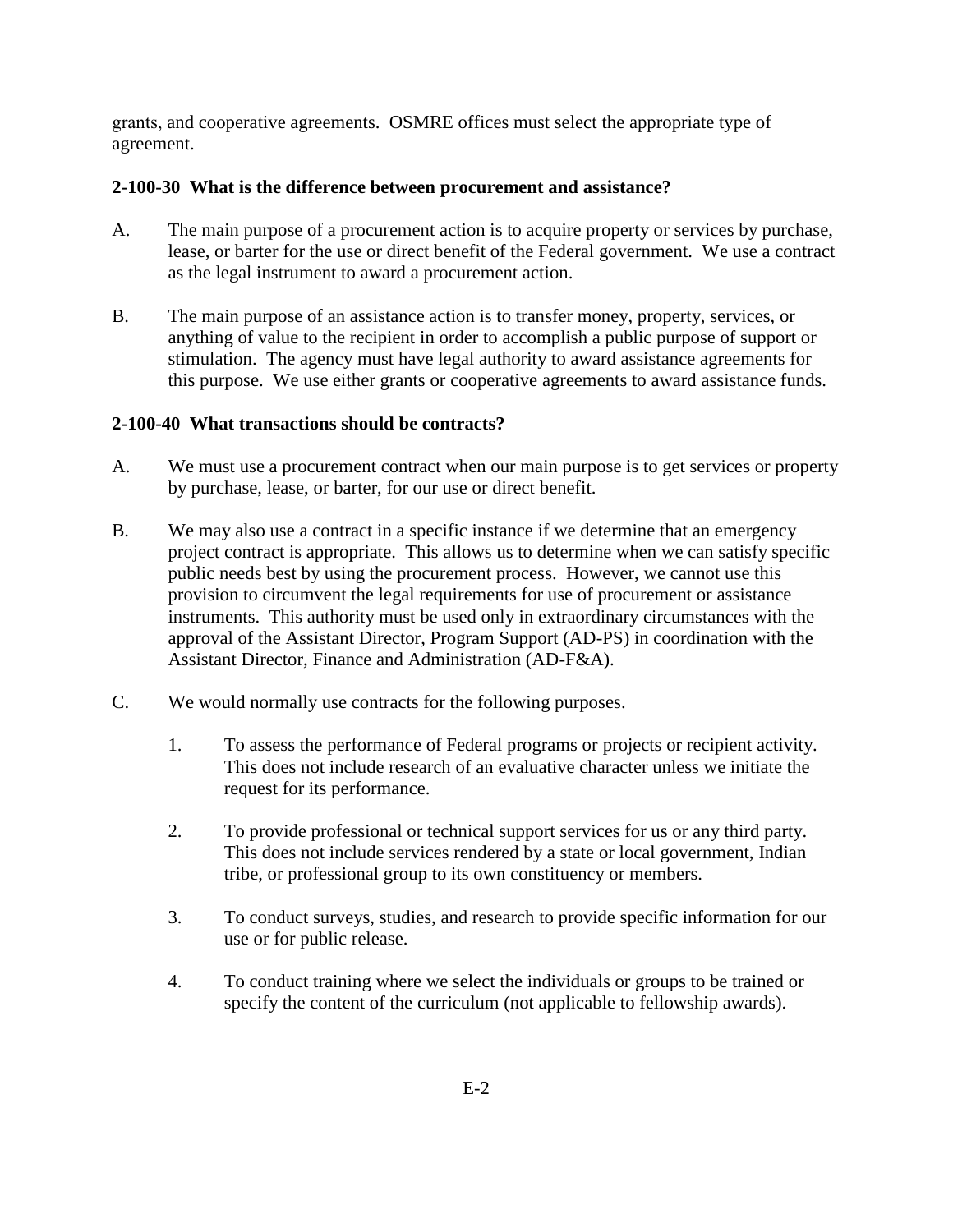- 5. To publish or produce materials in any media, except for the results of research projects, or the proceedings of scientific conferences, which are not for our use.
- 6. To design or produce items for our use, or subject to our specifications.
- 7. To conduct conferences on our behalf.
- 8. To develop plans, management information, or other data for OSMRE use.

## <span id="page-2-0"></span>**2-100-50 What transactions should be grants or cooperative agreements?**

- A. We will normally use grants or cooperative agreements for the following purposes:
	- 1. General financial assistance to eligible recipients for a public purpose of support or stimulation under specific authorizing legislation.
	- 2. Financial assistance for a public purpose to a specific program activity eligible for such assistance under specific authorizing legislation.
- B. We use a grant when no substantial involvement is anticipated between us and the recipient during the performance of the proposed assistance activities.
- C. We use a cooperative agreement when substantial involvement is anticipated between us and the recipient during program performance.
- D. We will decide whether to use a cooperative agreement or a grant for a specific award based on the need for us to have substantial programmatic involvement in the activity.
- E. Some programs require the use of cooperative agreements exclusively, such as the Watershed Cooperative Agreement Program. We make this determination for the entire program based on statutory requirements or policy level determinations that program performance will require substantial Federal programmatic involvement. Other programs may use a mix of grants and cooperative agreements, depending on the nature of the project or the abilities of the recipient. For example, we may start out a project with a cooperative agreement, but use grants in later years if the project no longer needs our substantial involvement.

## <span id="page-2-1"></span>**2-100-60 What is substantial OSMRE involvement during program performance?**

- A. We may consider the following activities as substantial involvement in program performance, depending on the specific circumstances.
	- 1. We have an option to halt an activity immediately (for example, if construction specifications are not met).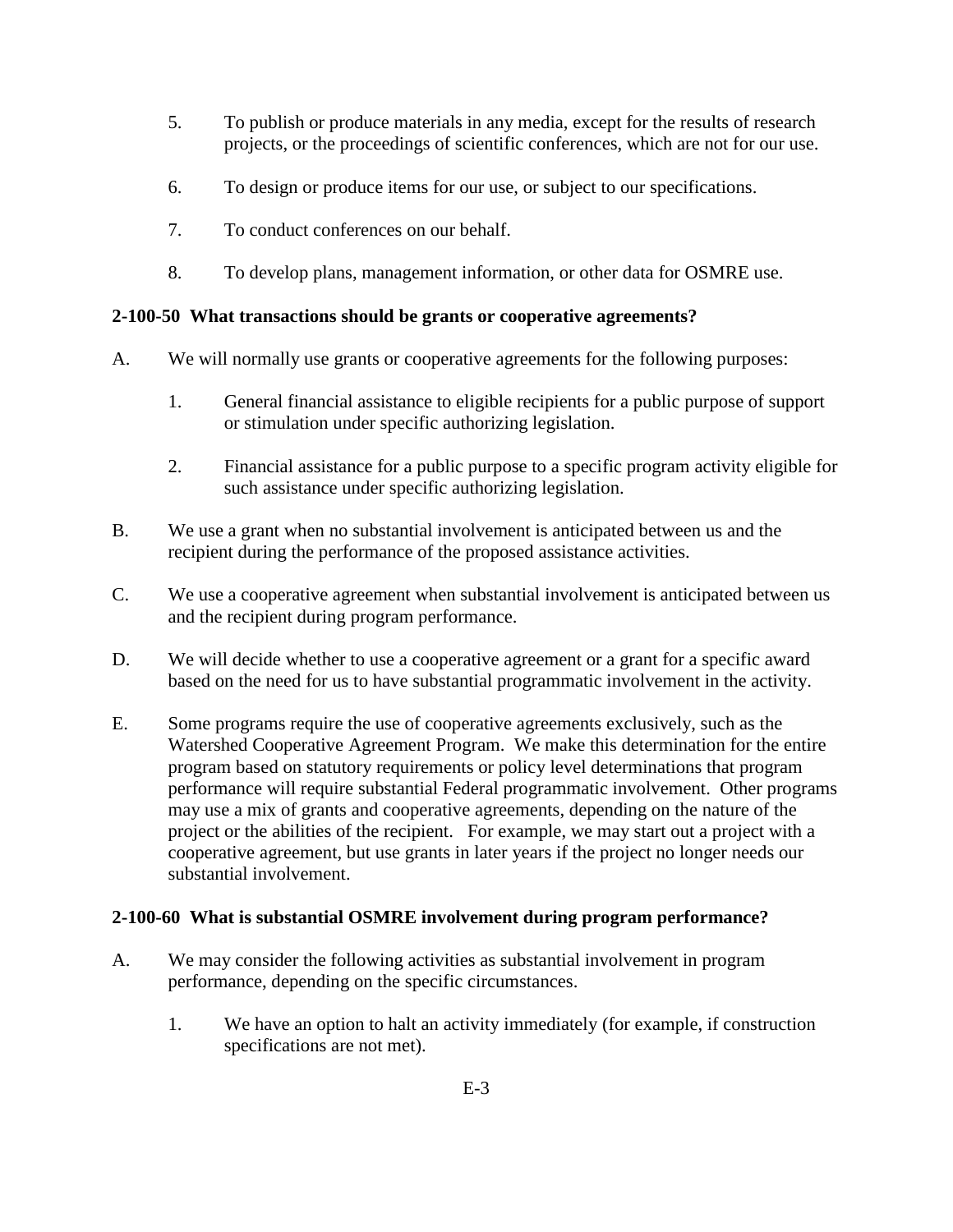- 2. Requiring you to get our approval of one stage of program activity before you can begin work on a subsequent stage within the performance period of the assistance agreement. However, this example does not suggest the use of cooperative agreement when we reserve the right to approve or disapprove a subsequent grant, provided each grant is a separate instrument.
- 3. Approving, or helping you select, recipients of contracts or subgrants you award under the assistance instrument, if this level of involvement is required by law or authorized by waiver.
- 4. Helping you select your key personnel. However, a research project which provides in the award for the participation of a named principal investigator would not by itself justify use of a cooperative agreement.
- 5. Collaborating or participating jointly with you to perform the program activities.
- 6. Monitoring performance to provide specific direction or redirection of the work.
- 7. Setting requirements before the award limiting your discretion over the scope of services offered, organizational structure, staffing, mode of operation, and other management processes. Closely monitoring or working with you to ensure compliance with these requirements beyond the exercise of normal Federal stewardship.
- B. We do not consider the following activities to be substantial involvement in program performance.
	- 1. Approving your plans before we award the agreement.
	- 2. Performing normal Federal stewardship responsibilities during performance to ensure that the objectives, terms and conditions of the award are accomplished. This could include site visits, and reviewing and responding to your program, financial, and audit reports.
	- 3. Reviewing your performance after the project is completed.
	- 4. Enforcing legal requirements such as civil rights, environmental protection, and provisions for the disabled.
	- 5. Enforcing general fiscal and administrative requirements such as those included in OMB regulations.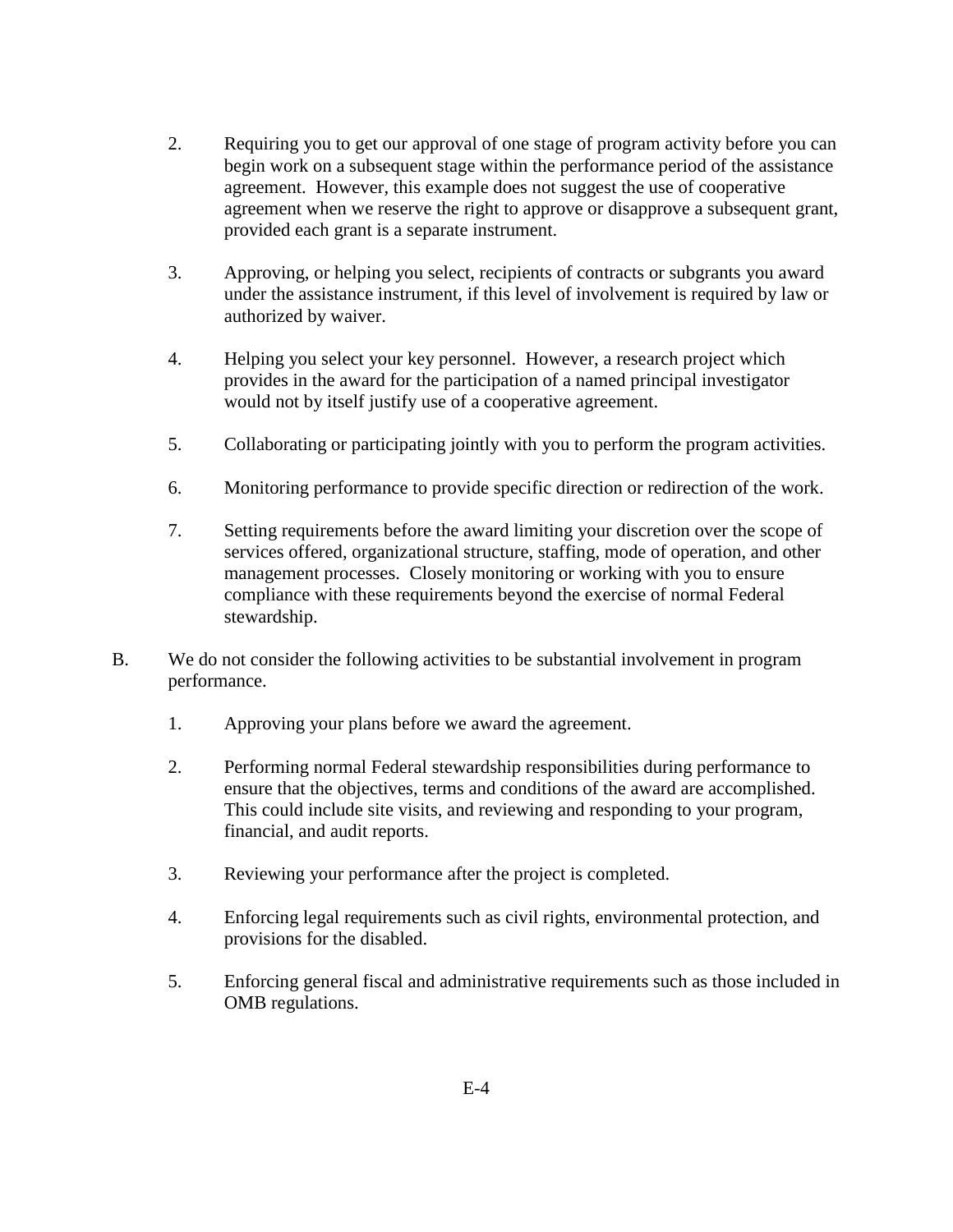- 6. Becoming more involved than we expected because of problems in your program or financial performance.
- C. We do not consider providing technical assistance, advice, or guidance to you as substantial involvement during performance, if any of the following conditions are met.
	- 1. We provide the assistance at your request.
	- 2. We do not require you to follow the advice.
	- 3. We do require you to follow our guidance, but we provide it before the project starts and we informed you of this requirement before we awarded the agreement.

## <span id="page-4-0"></span>**2-100-70 What procedures will we follow when we determine whether to use a contract, grant or cooperative agreement?**

- A. Any program announcement, public notice, solicitation, or request for applications or proposals must show whether the relationship will be procurement or assistance and whether the agreement will be a contract, grant or cooperative agreement. For cooperative agreements, the announcement must include an explicit statement of the anticipated Federal programmatic involvement.
- B. Decisions on whether to use a contract, grant or cooperative agreement must be justified and documented in the official file. Our written determinations must contain complete information on the nature of the relationship between us and the recipient to justify the selection of the award instrument.
- C. If major individual transactions or programs contain elements of both procurement and assistance in such a way that they cannot be characterized as having a principal purpose of one or the other, the awarding office should seek initial guidance from the AD-PS.
- D. We will request guidance from the Office of the Solicitor as needed. Upon request, the Solicitor may review new programs or policies, or a proposed cooperative agreement or grant which is of such complexity or novelty that it raises issues justifying legal review. Cooperative agreements and grant awards issued under well-established programs should not require Solicitor review.

## <span id="page-4-1"></span>**2-100-80 Can a single assistance agreement include both grant and cooperative agreement components?**

Yes, it is acceptable for an agreement to include more than one type of assistance relationship, so that some components are funded by grants and others by cooperative agreements. For example, a Regulatory Administration & Enforcement grant includes funding for a state's regulatory program and also its Federal lands cooperative agreement. Joint funding agreements are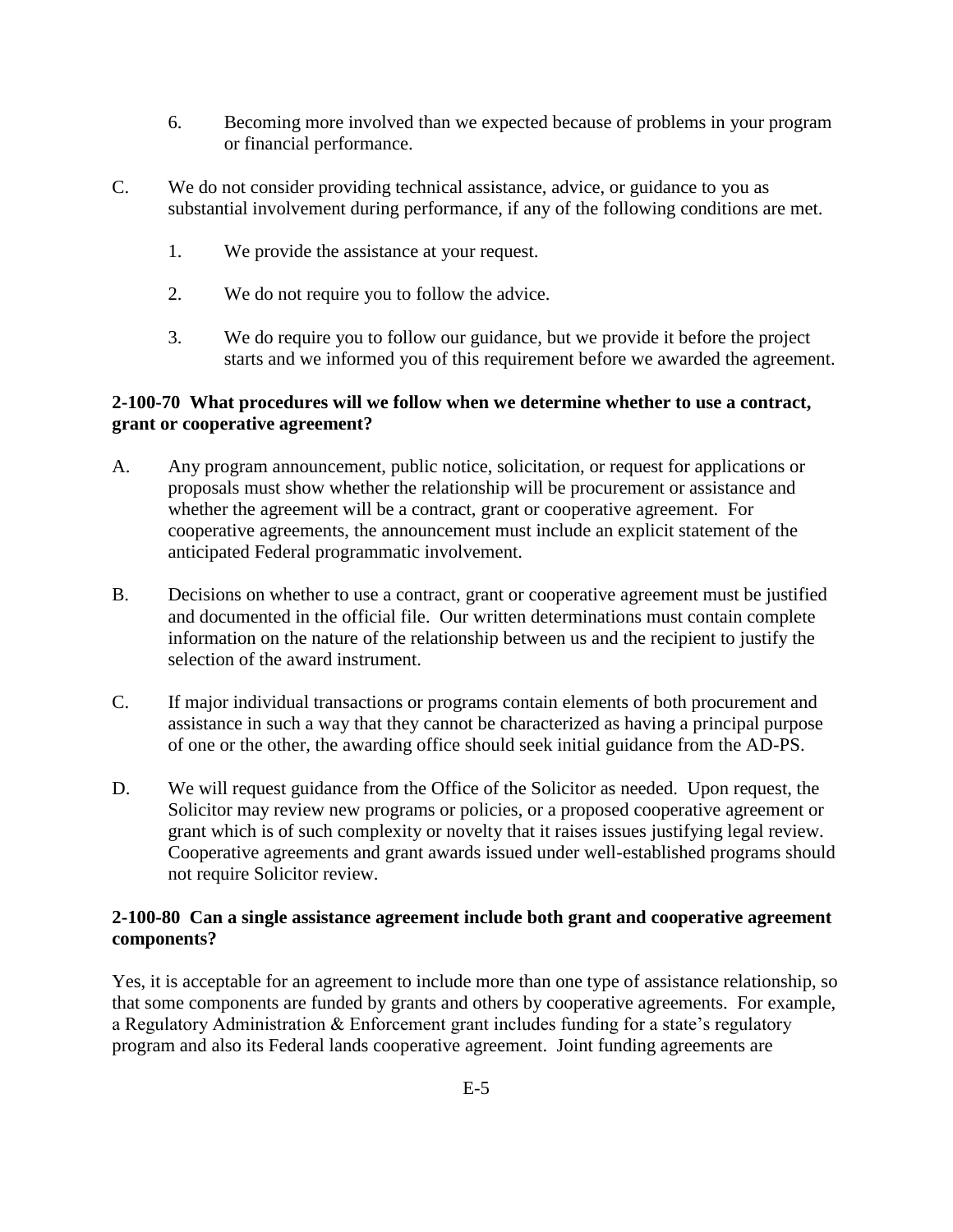appropriate to simplify application and award requirements or efficient administration of the project, or to serve the best interests of the programs. The Joint Funding Simplification Act, P.L. 97-258 provides the opportunity and authority to participate in jointly funded projects in any number of funding relationships.

## <span id="page-5-0"></span>**2-100-90 Can we get an exception to this policy?**

- A. Yes, we may request an exception from OMB in very rare instances. The Federal Grant and Cooperative Agreement Act allows the Director of OMB to exempt individual transactions or programs from the Act. OMB grants exceptions only on the basis of agency requests that include strong justification based on severe disruption to a program or serious consequences to a recipient.
- B. A request for an exception should be sent from the Regional Director (RD) to the AD-PS and then to the Director of OSMRE. The request must answer the following questions.
	- 1. Is the exception requested for a whole program, a group of awards, or for an individual award?
	- 2. Why are we requesting an exception?
	- 3. What will we do if an exception is not granted, and how will this harm the program or recipients?
	- 4. What are the legal or program policy implications of the request?
	- 5. What will we do if the exception expires before there are any changes to the law?
- C. OSMRE must send the exception request through the Department of the Interior. The Director, in coordination with the Office of the Solicitor, must submit requests through the Assistant Secretary, Land and Minerals Management, and the Director, Office of Acquisition and Property Management, to the Assistant Secretary, Policy, Management and Budget.

### <span id="page-5-1"></span>**2-100-100 Can we award an assistance agreement to a single source without competition?**

- A. Yes, a funding opportunity may be specifically directed to a single known recipient. This single source recipient may either be named in legislation, or determined by OSMRE based on demonstrable criteria such as unique expertise or capacity.
- B. We rarely award Federal funds in a single source assistance agreement with no competition. If we decide to make a single source award, the decision must be able to withstand scrutiny. We must demonstrate in the award file that the award protects the public interest, and is in accordance with legal requirements and OSMRE priorities and